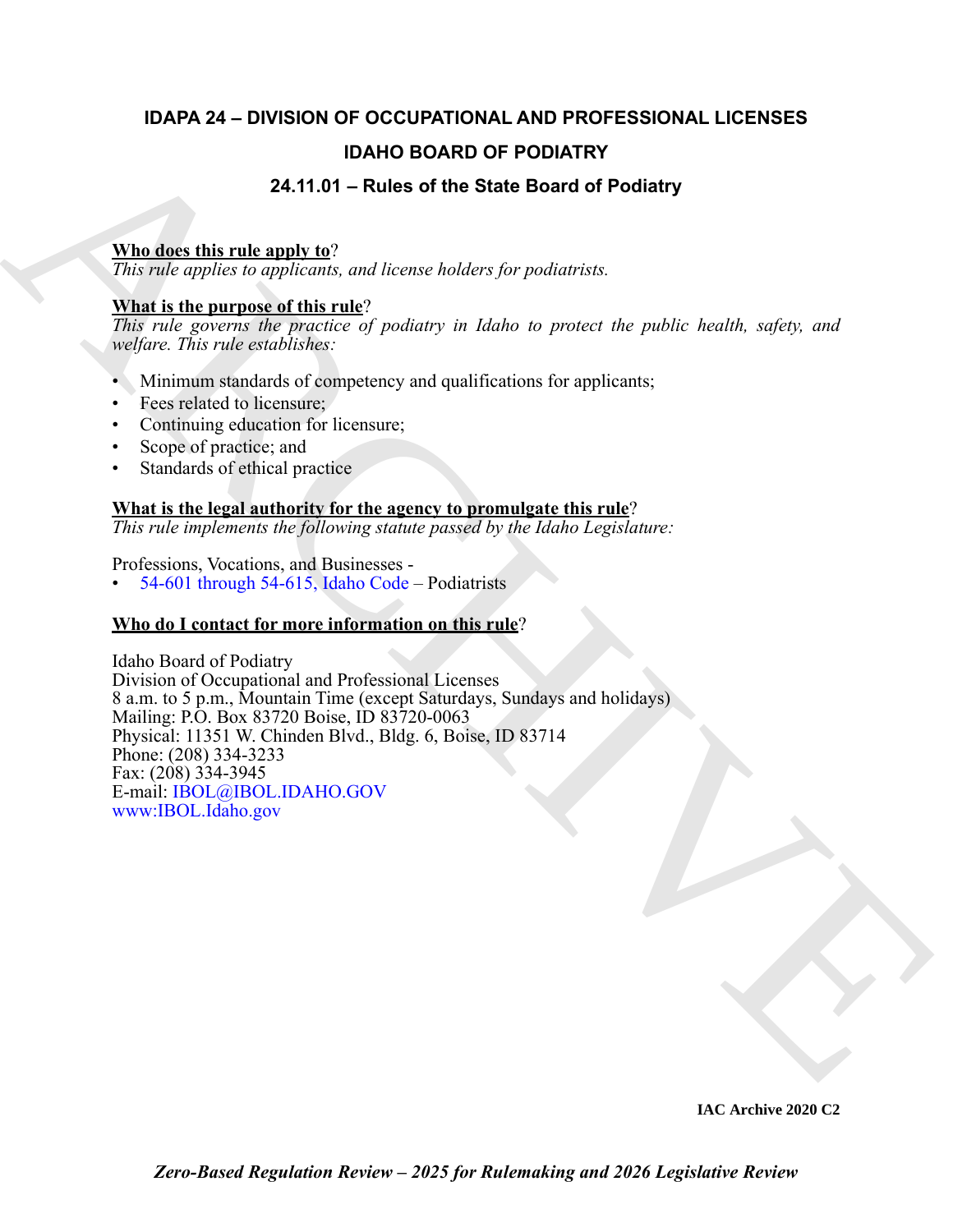# **Table of Contents**

| 24.11.01 - Rules of the State Board of Podiatry |  |
|-------------------------------------------------|--|
|                                                 |  |
|                                                 |  |
|                                                 |  |
|                                                 |  |
|                                                 |  |
|                                                 |  |
|                                                 |  |
|                                                 |  |
|                                                 |  |
|                                                 |  |
|                                                 |  |
|                                                 |  |
|                                                 |  |
|                                                 |  |
|                                                 |  |
|                                                 |  |
|                                                 |  |
|                                                 |  |
|                                                 |  |
|                                                 |  |
|                                                 |  |
|                                                 |  |
|                                                 |  |
|                                                 |  |
|                                                 |  |
|                                                 |  |
|                                                 |  |
|                                                 |  |
|                                                 |  |
|                                                 |  |
|                                                 |  |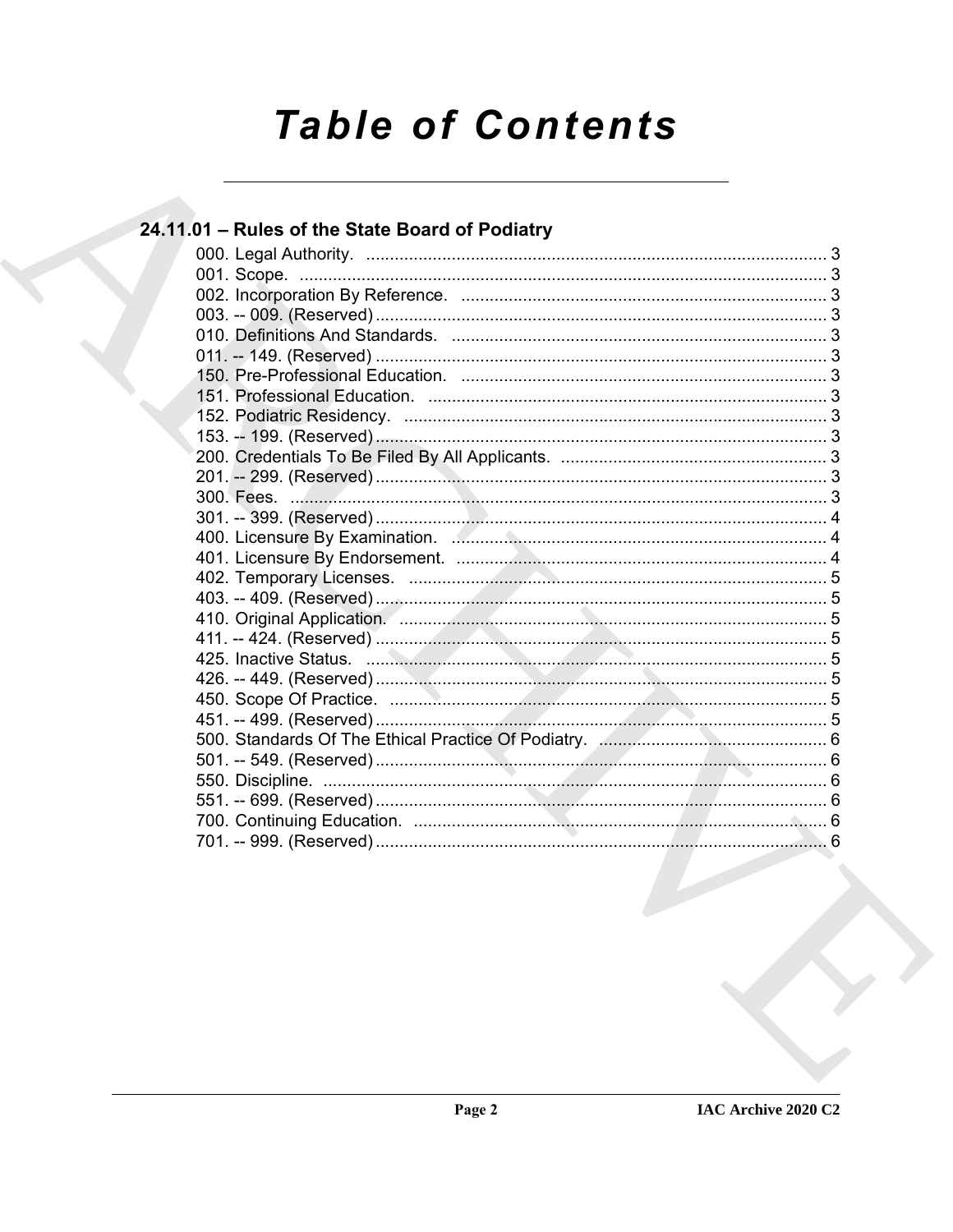# **24.11.01 – RULES OF THE STATE BOARD OF PODIATRY**

#### <span id="page-2-23"></span><span id="page-2-1"></span><span id="page-2-0"></span>**000. LEGAL AUTHORITY.**

<span id="page-2-29"></span>

| These rules are promulgated pursuant to Section 54-605, Idaho Code.<br>$(7-1-21)T$ |
|------------------------------------------------------------------------------------|
|------------------------------------------------------------------------------------|

# <span id="page-2-2"></span>**001. SCOPE.**

These rules govern the practice of podiatry in Idaho. (7-1-21)T

# <span id="page-2-22"></span><span id="page-2-3"></span>**002. INCORPORATION BY REFERENCE.**

The document titled American Podiatric Medical Association's Code of Ethics as published by the American Podiatric Medical Association, dated March 2013 and referenced in Section 500, is herein incorporated by reference and is available for review at the Board's office and on the Board's web site at http://www.ibol.idaho.gov. (7-1-21)T

#### <span id="page-2-4"></span>**003. -- 009. (RESERVED)**

#### <span id="page-2-19"></span><span id="page-2-5"></span>**010. DEFINITIONS AND STANDARDS.**

<span id="page-2-20"></span>**Reputable School**. A "reputable school" of podiatry is defined as an approved podiatry school located within the United States or Canada and designated as such by the Council on Podiatric Medical Education and the American Podiatric Medical Association.

# <span id="page-2-6"></span>**011. -- 149. (RESERVED)**

# <span id="page-2-27"></span><span id="page-2-7"></span>**150. PRE-PROFESSIONAL EDUCATION.**

All applicants must provide official documentation of credits granted for at least two (2) full years of general college study in a college or university of recognized standing. (7-1-21) study in a college or university of recognized standing.

# <span id="page-2-28"></span><span id="page-2-8"></span>**151. PROFESSIONAL EDUCATION.**

All applicants must possess evidence of graduation from four (4) full years of study in a reputable school of podiatry, as defined in Subsection 010.02 of these rules. (7-1-21) as defined in Subsection 010.02 of these rules.

# <span id="page-2-24"></span><span id="page-2-9"></span>**152. PODIATRIC RESIDENCY.**

<span id="page-2-26"></span><span id="page-2-25"></span>**01. Residency Required for Licensure**. A candidate may not apply for licensure until completion of an accredited podiatric residency as approved by the Council on Podiatric Medical Education of no less than twenty-<br>four (24) months, a minimum of twelve (12) months of which must be surgical. (7-1-21) four  $(24)$  months, a minimum of twelve  $(12)$  months of which must be surgical.

Here, also, a proposed particular is Society 3-4-405, higher Cole.<br>
The SCOPE Execution of the Matter Scotting and the SCOPE of the SCOPE Execution of the Matter Scotting and the SCOPE of the Matter Scotting and the SCOPE **02. Submission of Verification of Residency Curriculum**. Notwithstanding the provisions of Subsection 152.01, a candidate must provide directly from the residency program such official documentation of completion of the entire curriculum as the board may require. Any deviation of this requirement must be approved by the Board. (7-1-21) the Board. (7-1-21)T

# <span id="page-2-10"></span>**153. -- 199. (RESERVED)**

# <span id="page-2-14"></span><span id="page-2-11"></span>**200. CREDENTIALS TO BE FILED BY ALL APPLICANTS.**

<span id="page-2-15"></span>**01.** Certified Copy of National Board Results. A copy of the applicable National Board results that certified as true and correct by the examining entity. (7-1-21) has been certified as true and correct by the examining entity.

<span id="page-2-17"></span>**02. Educational Certificate Requirement**. Each applicant must provide official documentation of a collegiate education of not less than two (2) years in an accredited college or university giving instruction in letters and sciences.  $(7-1-21)T$ 

<span id="page-2-16"></span>**03. Diploma**. Certified photostatic copy of diploma granted by any college of podiatry and official transcripts indicating graduation from the program. certified transcripts indicating graduation from the program.

<span id="page-2-18"></span>**04. Residency Certification Requirement**. All applications must include certification of completion of a residency as defined in Rule 152.

# <span id="page-2-12"></span>**201. -- 299. (RESERVED)**

#### <span id="page-2-21"></span><span id="page-2-13"></span>**300. FEES.**

All fees are non-refundable; if a license is not issued, the license fee will be refunded.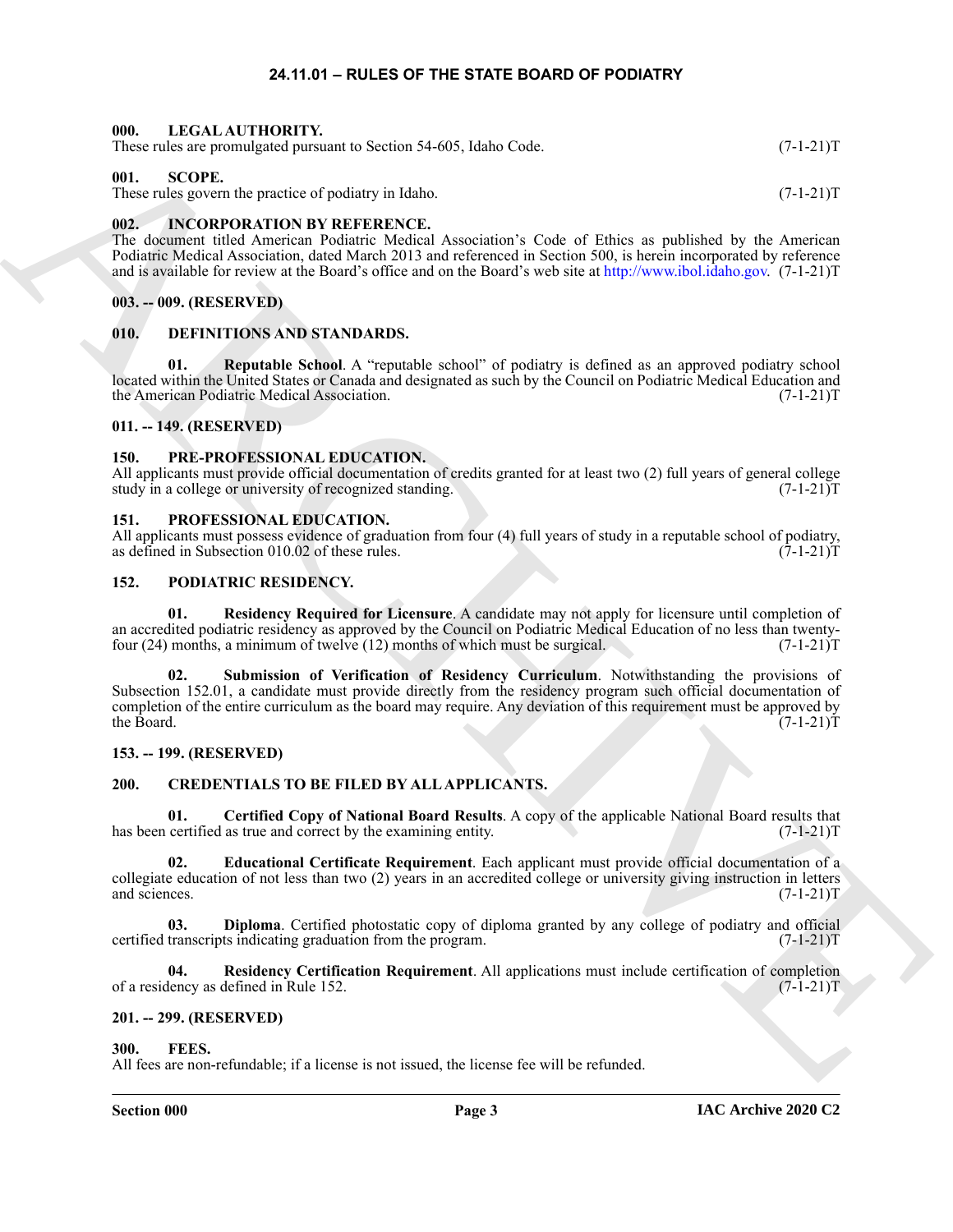|                         | <b>FEE TYPE</b>                                                                                                                                                                                                                                                                                             | <b>AMOUNT</b><br>(Not to Exceed) |                                                          |
|-------------------------|-------------------------------------------------------------------------------------------------------------------------------------------------------------------------------------------------------------------------------------------------------------------------------------------------------------|----------------------------------|----------------------------------------------------------|
|                         | Application                                                                                                                                                                                                                                                                                                 | \$200                            |                                                          |
|                         | Original License                                                                                                                                                                                                                                                                                            | \$400                            |                                                          |
|                         | <b>Written Examination</b>                                                                                                                                                                                                                                                                                  | Set by National Examining Entity |                                                          |
|                         | <b>Annual Renewal</b>                                                                                                                                                                                                                                                                                       | \$500                            |                                                          |
|                         | Inactive License Annual Renewal                                                                                                                                                                                                                                                                             | \$250                            |                                                          |
|                         |                                                                                                                                                                                                                                                                                                             |                                  | $(7-1-21)T$                                              |
| 301. -- 399. (RESERVED) |                                                                                                                                                                                                                                                                                                             |                                  |                                                          |
| 400.                    | LICENSURE BY EXAMINATION.                                                                                                                                                                                                                                                                                   |                                  |                                                          |
| 01.<br>Examiners.       | <b>Examination of Applicants.</b> All applicants must successfully pass all parts of the American<br>Podiatric Medical Licensing Examination developed and administered by the National Board of Podiatric Medical                                                                                          |                                  | $(7-1-21)T$                                              |
| 02.                     | Passing Grade. A passing grade in all subjects examined is the grade established by the                                                                                                                                                                                                                     |                                  |                                                          |
| examination provider.   |                                                                                                                                                                                                                                                                                                             |                                  | $(7-1-21)T$                                              |
| 401.                    | LICENSURE BY ENDORSEMENT.<br>Under Section 54-613, Idaho Code, applicants for licensure by endorsement may be granted a license upon the<br>approval of the Board. Each applicant for licensure by endorsement must provide documentation for each of the<br>following before licensure will be considered: |                                  | $(7-1-21)T$                                              |
| 01.                     | Certification of License. Certification of having maintained a current license or other authority to<br>practice issued by a regulatory board of Podiatry in any state or territory.                                                                                                                        |                                  | $(7-1-21)T$                                              |
| 02.                     | Credentials. Credentials as required in Subsections 200.01 through 200.04.                                                                                                                                                                                                                                  |                                  | $(7-1-21)T$                                              |
| 03.                     | Examination. Successful passage of a written licensure examination covering all those subjects<br>noted in Section 54-606, Idaho Code. Official certification of examination must be received by the board directly                                                                                         |                                  |                                                          |
|                         |                                                                                                                                                                                                                                                                                                             |                                  |                                                          |
| a.                      | The applicant's state or territory of licensure; or                                                                                                                                                                                                                                                         |                                  |                                                          |
| b.                      | The national board of podiatric medical examiners.                                                                                                                                                                                                                                                          |                                  |                                                          |
| 04.                     | Residency. Proof of completion of the residency requirement as set forth in Subsection 200.04 of<br>this rule. However, if the applicant graduated from a college of podiatry prior to 1993, this requirement will be                                                                                       |                                  | $(7-1-21)T$<br>$(7-1-21)T$<br>$(7-1-21)T$<br>$(7-1-21)T$ |
| from:<br>waived.<br>05. | Practical Experience. Having practiced podiatry under licensure for three (3) of the last five (5)<br>years immediately prior to the date of application.                                                                                                                                                   |                                  | $(7-1-21)T$                                              |
| 06.                     | <b>Continuing Education.</b> Having completed at least fifteen (15) hours of continuing education<br>germane to the practice of podiatry during the twelve $(12)$ months prior to the date of application.                                                                                                  |                                  | $(7-1-21)T$                                              |

# <span id="page-3-0"></span>**301. -- 399. (RESERVED)**

# <span id="page-3-12"></span><span id="page-3-11"></span><span id="page-3-1"></span>**400. LICENSURE BY EXAMINATION.**

#### <span id="page-3-13"></span><span id="page-3-4"></span><span id="page-3-3"></span><span id="page-3-2"></span>**401. LICENSURE BY ENDORSEMENT.**

<span id="page-3-10"></span><span id="page-3-9"></span><span id="page-3-8"></span><span id="page-3-7"></span><span id="page-3-6"></span><span id="page-3-5"></span>

|  | The applicant's state or territory of licensure; or |  |  |  | $(7-1-21)T$ |
|--|-----------------------------------------------------|--|--|--|-------------|
|--|-----------------------------------------------------|--|--|--|-------------|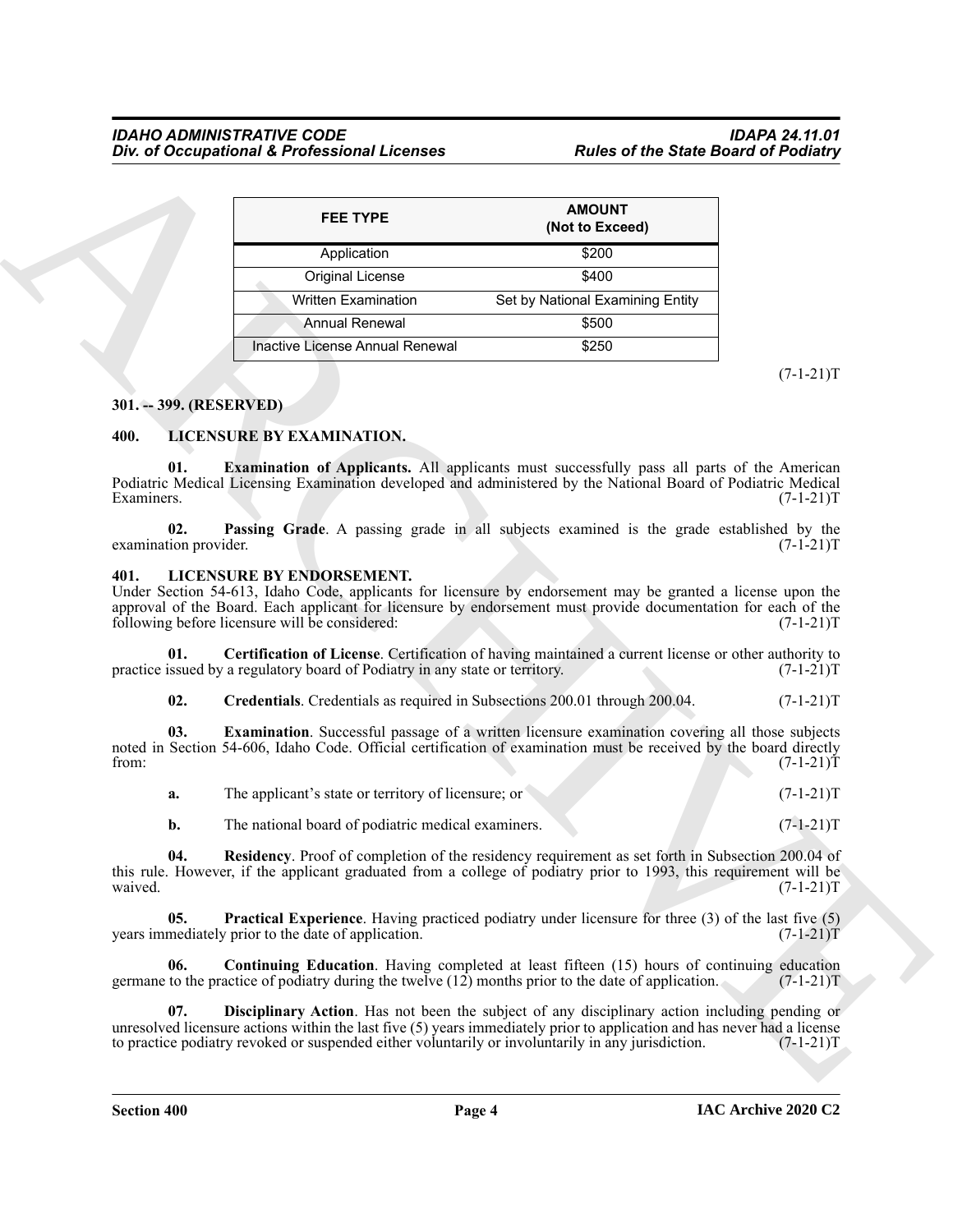#### <span id="page-4-7"></span>**Section 402 Page 5**

# <span id="page-4-15"></span><span id="page-4-0"></span>**402. TEMPORARY LICENSES.**

# <span id="page-4-1"></span>**403. -- 409. (RESERVED)**

# <span id="page-4-11"></span><span id="page-4-2"></span>**410. ORIGINAL APPLICATION.**

# <span id="page-4-3"></span>**411. -- 424. (RESERVED)**

# <span id="page-4-10"></span><span id="page-4-9"></span><span id="page-4-8"></span><span id="page-4-4"></span>**425. INACTIVE STATUS.**

# <span id="page-4-5"></span>**426. -- 449. (RESERVED)**

# <span id="page-4-14"></span><span id="page-4-13"></span><span id="page-4-12"></span><span id="page-4-6"></span>**450. SCOPE OF PRACTICE.**

|                                  | Div. of Occupational & Professional Licenses                                                        | <b>Rules of the State Board of Podiatry</b>                                                                                                                                                                                                                                                                                                                                                                                                                                                                                                                                                                                                                                                                                                                                                                                                                   |
|----------------------------------|-----------------------------------------------------------------------------------------------------|---------------------------------------------------------------------------------------------------------------------------------------------------------------------------------------------------------------------------------------------------------------------------------------------------------------------------------------------------------------------------------------------------------------------------------------------------------------------------------------------------------------------------------------------------------------------------------------------------------------------------------------------------------------------------------------------------------------------------------------------------------------------------------------------------------------------------------------------------------------|
| 402.                             | TEMPORARY LICENSES.<br>No temporary licenses will be granted for the practice of podiatry in Idaho. | $(7-1-21)T$                                                                                                                                                                                                                                                                                                                                                                                                                                                                                                                                                                                                                                                                                                                                                                                                                                                   |
| 403. -- 409. (RESERVED)          |                                                                                                     |                                                                                                                                                                                                                                                                                                                                                                                                                                                                                                                                                                                                                                                                                                                                                                                                                                                               |
| 410.                             | <b>ORIGINAL APPLICATION.</b><br>application if no license has been issued.                          | The original application will be considered null and void after a period of two (2) years from date of original<br>$(7-1-21)T$                                                                                                                                                                                                                                                                                                                                                                                                                                                                                                                                                                                                                                                                                                                                |
| 411. -- 424. (RESERVED)          |                                                                                                     |                                                                                                                                                                                                                                                                                                                                                                                                                                                                                                                                                                                                                                                                                                                                                                                                                                                               |
| 425.                             | <b>INACTIVE STATUS.</b>                                                                             |                                                                                                                                                                                                                                                                                                                                                                                                                                                                                                                                                                                                                                                                                                                                                                                                                                                               |
| 01.                              | active license must submit a written request and pay the inactive license fee.                      | Request for Inactive Status. Each person requesting an inactive status during the renewal of their<br>$(7-1-21)T$                                                                                                                                                                                                                                                                                                                                                                                                                                                                                                                                                                                                                                                                                                                                             |
| 02.                              | <b>Inactive License Status.</b>                                                                     | $(7-1-21)T$                                                                                                                                                                                                                                                                                                                                                                                                                                                                                                                                                                                                                                                                                                                                                                                                                                                   |
| a.<br>inactive license in Idaho. |                                                                                                     | All continuing education requirements will be waived during the time that a licensee maintains an<br>$(7-1-21)T$                                                                                                                                                                                                                                                                                                                                                                                                                                                                                                                                                                                                                                                                                                                                              |
| b.                               | inactive and active renewal fee.                                                                    | When the licensee desires active status, the licensee must show acceptable fulfillment of continuing<br>education requirements for the previous twelve (12) months and submit a fee equivalent to the difference between the<br>$(7-1-21)T$                                                                                                                                                                                                                                                                                                                                                                                                                                                                                                                                                                                                                   |
| 426. -- 449. (RESERVED)          |                                                                                                     |                                                                                                                                                                                                                                                                                                                                                                                                                                                                                                                                                                                                                                                                                                                                                                                                                                                               |
| 450.                             | <b>SCOPE OF PRACTICE.</b>                                                                           |                                                                                                                                                                                                                                                                                                                                                                                                                                                                                                                                                                                                                                                                                                                                                                                                                                                               |
| 01.                              | adopted code of ethics and be grounds for discipline by the board.                                  | <b>Competence</b> . Upon being granted a license to practice podiatry, a practitioner is authorized to<br>provide only those services and treatments for which that practitioner has been trained and prepared to provide.<br>Information contained within the application file and supplemental certified information of additional training and<br>experience included in the credential file maintained by the practitioner is prima facie evidence of the practitioner's<br>education and experience. It is the responsibility of the individual practitioner to ensure that the information in his<br>credential file is accurate, complete and supplemented to support all procedures, applications and treatments<br>employed by the practitioner. Practice beyond a practitioner's documented education and experience may violate the<br>$(7-1-21)T$ |
| 02.                              | Advanced surgical procedures are defined as:                                                        | Advanced Surgical Procedures. Advanced surgical procedures must be performed in a licensed<br>hospital or certified ambulatory surgical center accredited by the joint commission on accreditation of healthcare<br>organizations or the accreditation association for ambulatory health care where a peer review system is in place.<br>$(7-1-21)T$                                                                                                                                                                                                                                                                                                                                                                                                                                                                                                          |
| a.                               | Ankle fractures - Open Reduction and Internal Fixation.                                             | $(7-1-21)T$                                                                                                                                                                                                                                                                                                                                                                                                                                                                                                                                                                                                                                                                                                                                                                                                                                                   |
| b.                               | Ankle and rearfoot arthrodesis.                                                                     | $(7-1-21)T$                                                                                                                                                                                                                                                                                                                                                                                                                                                                                                                                                                                                                                                                                                                                                                                                                                                   |
| c.                               | Nerve surgery of the leg.                                                                           | $(7-1-21)T$                                                                                                                                                                                                                                                                                                                                                                                                                                                                                                                                                                                                                                                                                                                                                                                                                                                   |
| d.                               | Major tendon repair or transfer surgery - proximal to ankle.                                        | $(7-1-21)T$                                                                                                                                                                                                                                                                                                                                                                                                                                                                                                                                                                                                                                                                                                                                                                                                                                                   |
| e.                               | Autogenous bone grafting.                                                                           | $(7-1-21)T$                                                                                                                                                                                                                                                                                                                                                                                                                                                                                                                                                                                                                                                                                                                                                                                                                                                   |
| f.                               | External fixation of the rearfoot, ankle and leg.                                                   | $(7-1-21)T$                                                                                                                                                                                                                                                                                                                                                                                                                                                                                                                                                                                                                                                                                                                                                                                                                                                   |
|                                  | 451. -- 499. (RESERVED)                                                                             |                                                                                                                                                                                                                                                                                                                                                                                                                                                                                                                                                                                                                                                                                                                                                                                                                                                               |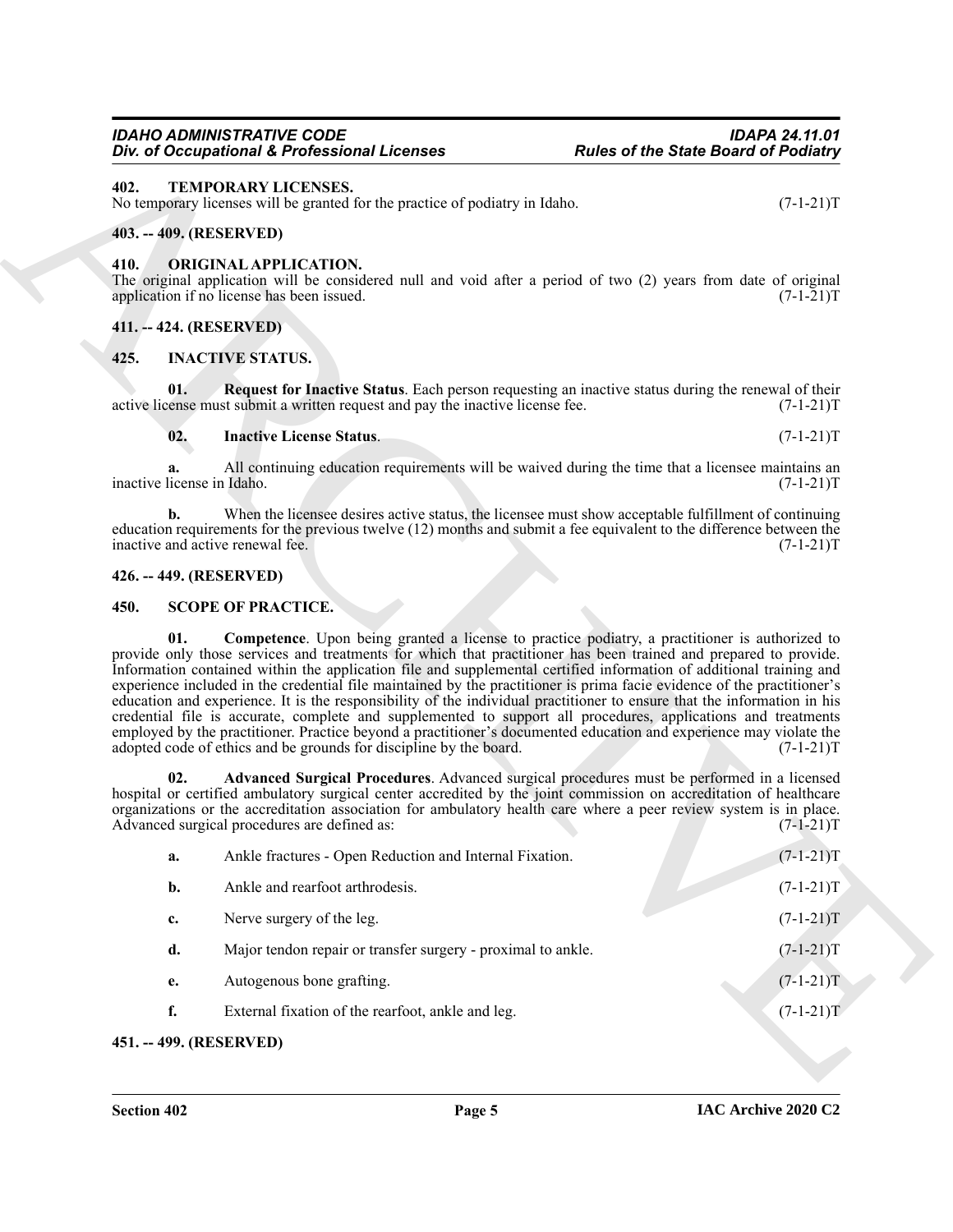# *IDAHO ADMINISTRATIVE CODE IDAPA 24.11.01* **Div. of Occupational & Professional Licenses**

# <span id="page-5-15"></span><span id="page-5-0"></span>**500. STANDARDS OF THE ETHICAL PRACTICE OF PODIATRY.**

The standards for the ethical practice of podiatry is the American Podiatric Medical Association's Code of Ethics as referenced in Section 002 of these rules and are hereby adopted and apply to all practitioners of podiatry. (7-1-21)T

# <span id="page-5-1"></span>**501. -- 549. (RESERVED)**

# <span id="page-5-13"></span><span id="page-5-12"></span><span id="page-5-2"></span>**550. DISCIPLINE.**

**01. Civil Fine**. The Board may impose a civil fine not to exceed one thousand dollars (\$1,000) upon a licensed podiatrist for each violation of Sections 54-608 and 54-609, Idaho Code. (7-1-21)T

<span id="page-5-14"></span>**02. Costs and Fees**. The Board may order a licensed podiatrist to pay the costs and fees incurred by the Board in the investigation or prosecution of the licensee for violation of Sections 54-608 and 54-609, Idaho Code.

 $(7-1-21)T$ 

# <span id="page-5-3"></span>**551. -- 699. (RESERVED)**

# <span id="page-5-6"></span><span id="page-5-4"></span>**700. CONTINUING EDUCATION.**

<span id="page-5-8"></span>**01. Education Requirement for License Renewal**. Each podiatrist licensed by the state of Idaho must complete in each twelve-month period preceding the renewal of a license to practice podiatry in Idaho, a minimum of fifteen (15) full hours of podiatry continuing education. Continuing education includes lectures, conferences, seminars, moderator-guided panel discussions, clinical and practical workshops, internet based learning and home study. Education must be germane to the practice of podiatry; and  $(7-1-21)$ study. Education must be germane to the practice of podiatry; and

| а. | Approved by the Council on Podiatric Medical Education; or | $(7-1-21)T$ |
|----|------------------------------------------------------------|-------------|
|----|------------------------------------------------------------|-------------|

<span id="page-5-11"></span><span id="page-5-10"></span>**b.** Otherwise approved by the Board. (7-1-21)T

**02. Submission of License Renewal Application Form**. Each licensed Idaho podiatrist will be furnished a license renewal application form by the Division of Occupational and Professional Licenses on which each podiatrist will be required to certify by signed affidavit that compliance with the continuing education requirements has been met and must submit the renewal application together with the required fees to the Division.

 $(7-1-21)T$ 

One of Decembetive Constrainers (English Constrainers (English Constrainers of the State Based of Politician (English) (But the Constrainers of the State Based of Politician (English) (But the Constrainers of the Constra **03. Verification of Completion**. A licensee must maintain verification of completion by securing authorized signatures or other documentation from the course instructors or sponsoring institution substantiating any and all hours completed by the licensee. This verification must be maintained by the licensee and provided to the Board upon the request of the Board or its agent. The Board will conduct random audits to monitor compliance. Failure to provide proof of meeting the continuing education upon request of the Board will be grounds for disciplinary action. (7-1-21)T

<span id="page-5-7"></span>**04. Carryover of Continuing Education Hours**. Continuing education not claimed for credit in the current renewal year may be credited for the next renewal year. A maximum of fifteen (15) hours may be carried forward from the immediately preceding year. forward from the immediately preceding year.

<span id="page-5-9"></span>**Special Exemption**. The Board has authority to make exceptions for reasons of individual hardship, including health, when certified by a medical doctor, or for other good cause. The licensee must provide any information requested by the Board to assist in substantiating hardship cases. This exemption is granted at the sole discretion of the Board. (7-1-21)T sole discretion of the Board.

<span id="page-5-5"></span>**701. -- 999. (RESERVED)**